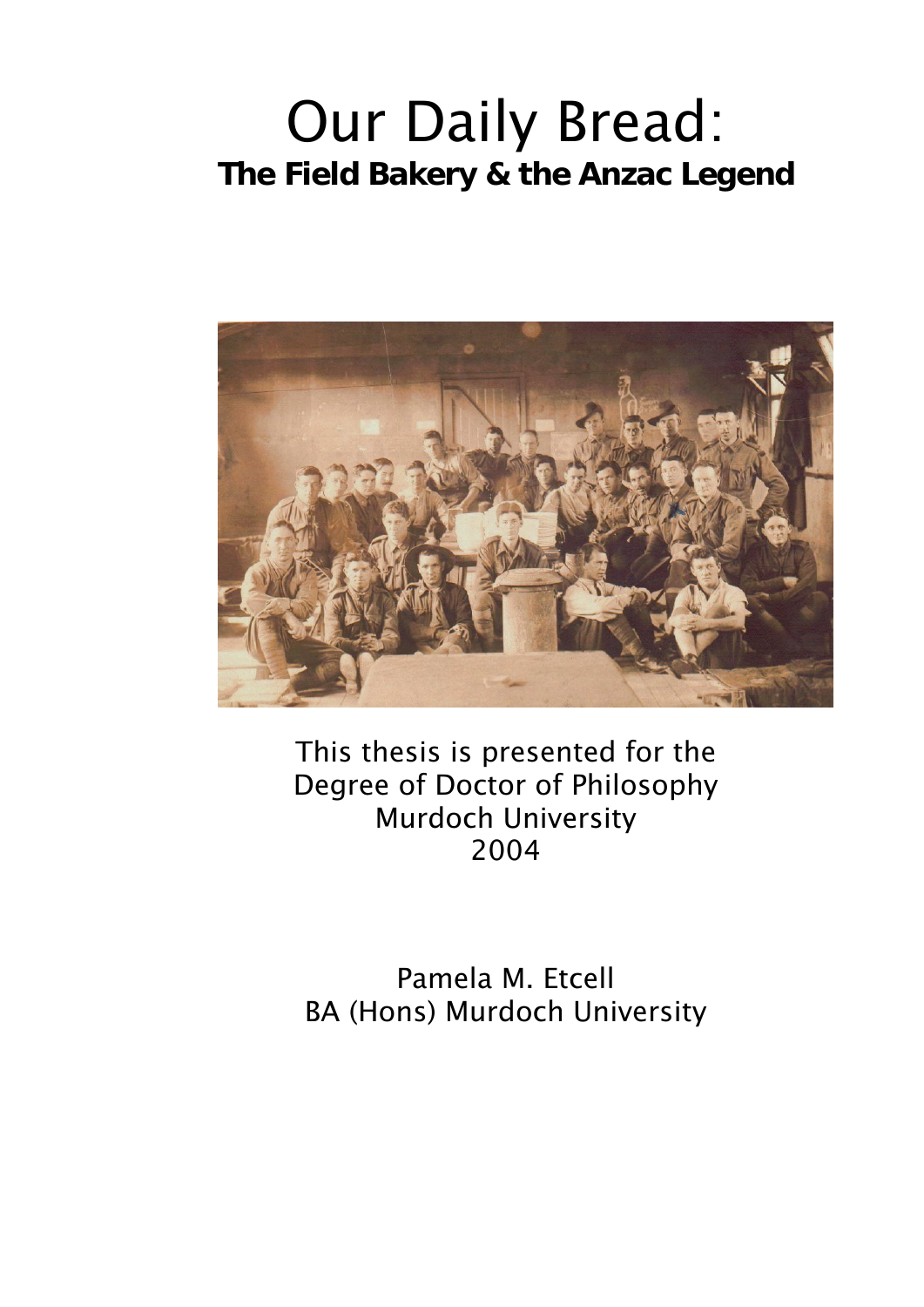## DECLARATION

I declare that this thesis is my own account of my research and as its main content work which has not previously been submitted for a degree at any tertiary education institution.

…….……………………….

Pamela M. Etcell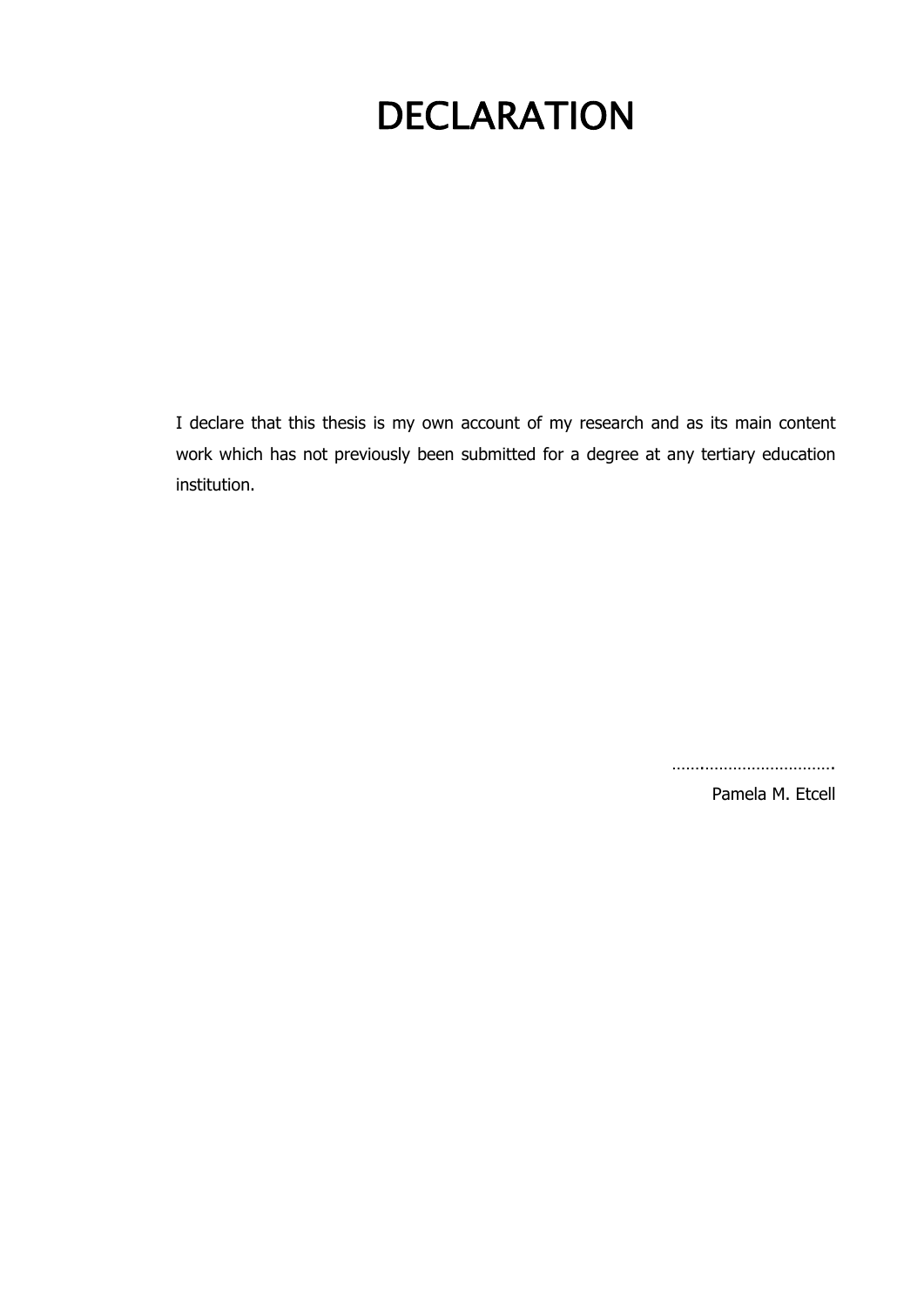#### ABSTRACT

The First World War and the Australian Imperial Force have generated thousands of books and articles. Many studies adhere to the emphasis of C.E.W. Bean, and recount the history of the infantry or a particular infantry battalion. Others examine both the short term and long-lasting effects of the war on the Australian psyche. Some historians have acknowledged that a particular group of non-fighting combatants has been neglected, but generally, this group has been employed in dangerous and difficult pursuits. Very few historians have studied the roles of non-fighting combatants whose contribution is considered as lacklustre, such as the Australian Field Bakeries.

When I began my research, I could not understand why the Australian Field Bakeries did not play any part in the historiography of World War One. An examination of the Anzac legend revealed an emphasis on the characteristics of the Anzac, especially masculinity and heroism. I argue that the bakers' employment might be considered as being situated within the woman's sphere and therefore unmasculine, whilst that same employment did not offer the chance for acts of heroism. Because of an emphasis on the exciting exploits of the infantry within Anzac historiography, the Australian Field Bakeries and their role as support troops have been ignored and omitted.

Comparing demographic statistics and the war experiences, values and attitudes of the Australian Imperial Force and the bakers, I conclude that the bakers of the Australian Field Bakeries were extraordinarily similar to the men of the Australian Imperial Force. Only those experiences and statistics directly related to the two groups' specific fields of employment are significantly different. I argue that specialised skills and a perceived lack of masculinity and heroism have seen the men of the Australian Field Bakeries excluded from all existing Anzac historiography.

i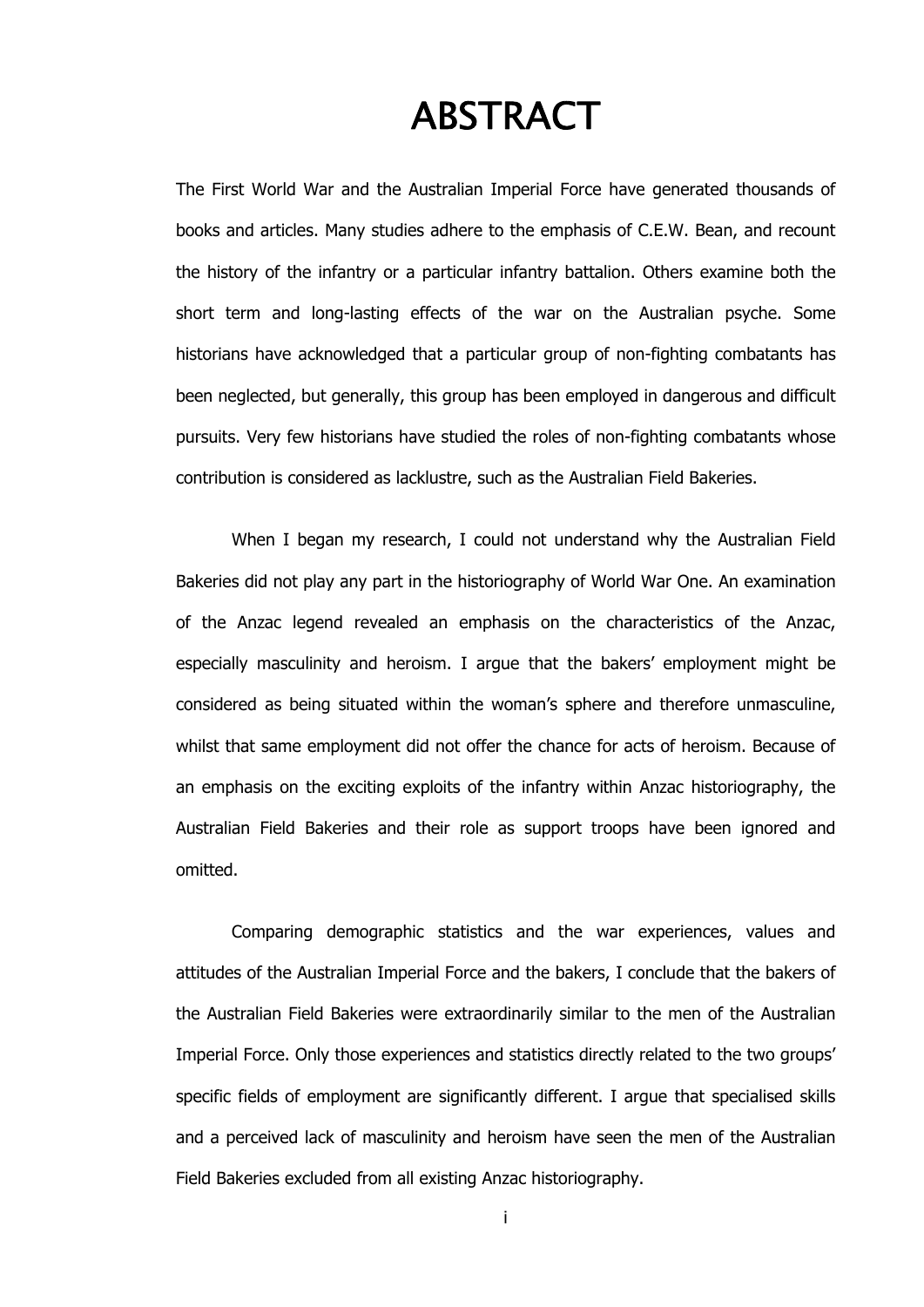# TABLE OF CONTENTS

| CHAPTER 5: The bakers and the AIF: experiences, values and attitudes149 |     |
|-------------------------------------------------------------------------|-----|
|                                                                         |     |
|                                                                         |     |
|                                                                         |     |
| APPENDIX 1: Names and service/regimental numbers of the bakers276       |     |
| <b>BIBLIOGRAPHY</b>                                                     | 292 |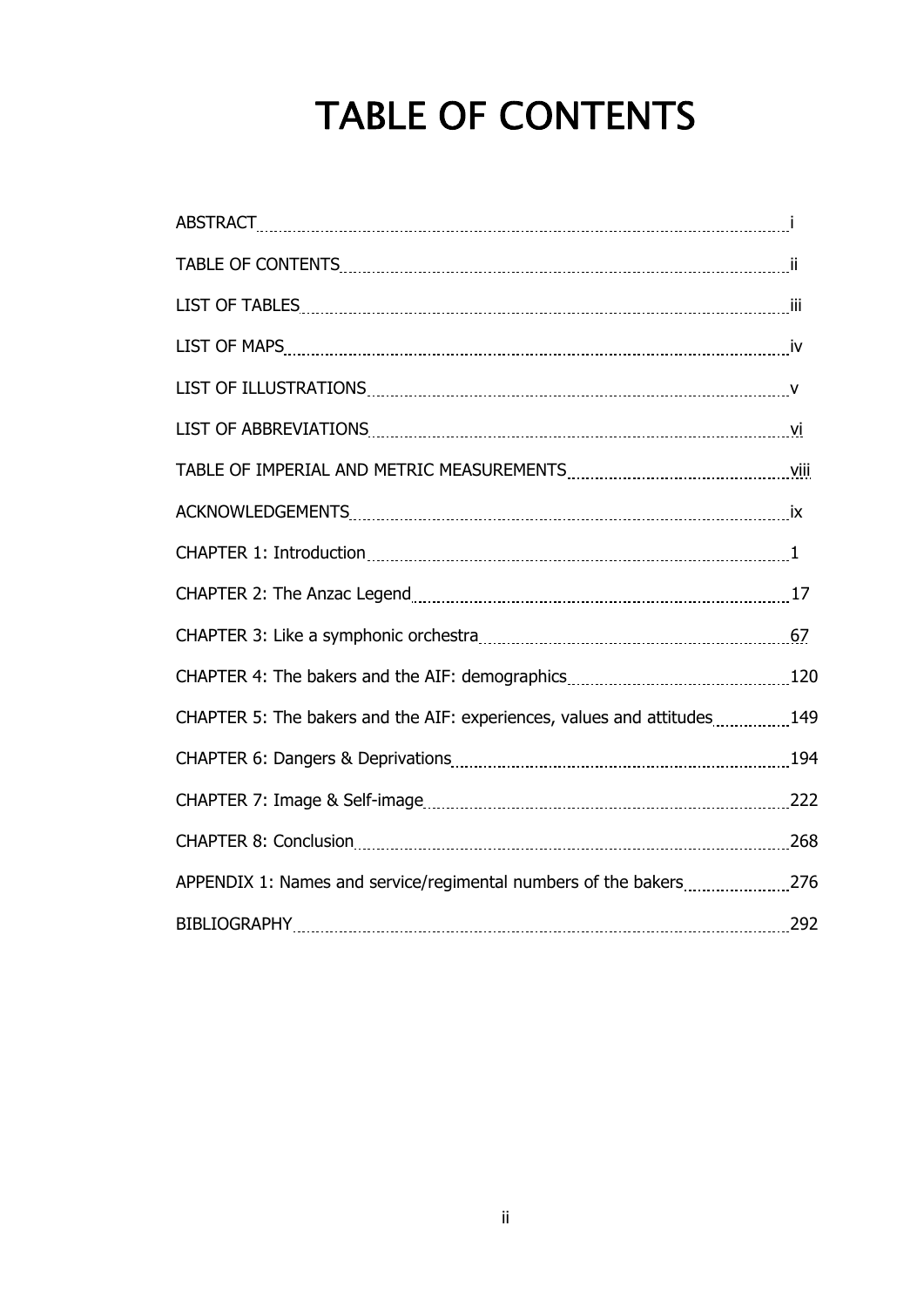## LIST OF TABLES

| 3.2: Hyndman Diary 1 - 9 August 1917 [1917] [1910] [1910] [1910] [1910] [1910] [1910] [1910] [1910] [1910] [19 |     |
|----------------------------------------------------------------------------------------------------------------|-----|
|                                                                                                                |     |
| 4.2: Date of enlistment in the AIF classified by age in %124                                                   |     |
|                                                                                                                |     |
| 4.4: Marital status of bakers classified by date of enlistment [11,111] 126                                    |     |
|                                                                                                                |     |
| 4.6: Population of Australia by State and Territory - 1915129                                                  |     |
| 4.7: Date of enlistment classified by place of enlistment130                                                   |     |
| 4.8: Total enlistment classified by place of enlistment131                                                     |     |
|                                                                                                                |     |
|                                                                                                                |     |
| 4.11: Enlistment in NSW and Victoria classified by occupation134                                               |     |
| 4.12: Bakery Officers and NCOs classified by occupation136                                                     |     |
|                                                                                                                |     |
| 4.14: Enlistment classified by religion contains an array and the 137                                          |     |
|                                                                                                                |     |
|                                                                                                                |     |
|                                                                                                                |     |
|                                                                                                                |     |
| 4.19: Return to Australia classified by enlistment [11,113]. [145] 145                                         |     |
| 4.20: Returned to Australia %                                                                                  | 146 |
|                                                                                                                |     |
|                                                                                                                |     |
|                                                                                                                |     |
|                                                                                                                |     |
|                                                                                                                |     |
|                                                                                                                |     |
|                                                                                                                |     |
|                                                                                                                |     |
|                                                                                                                |     |
|                                                                                                                |     |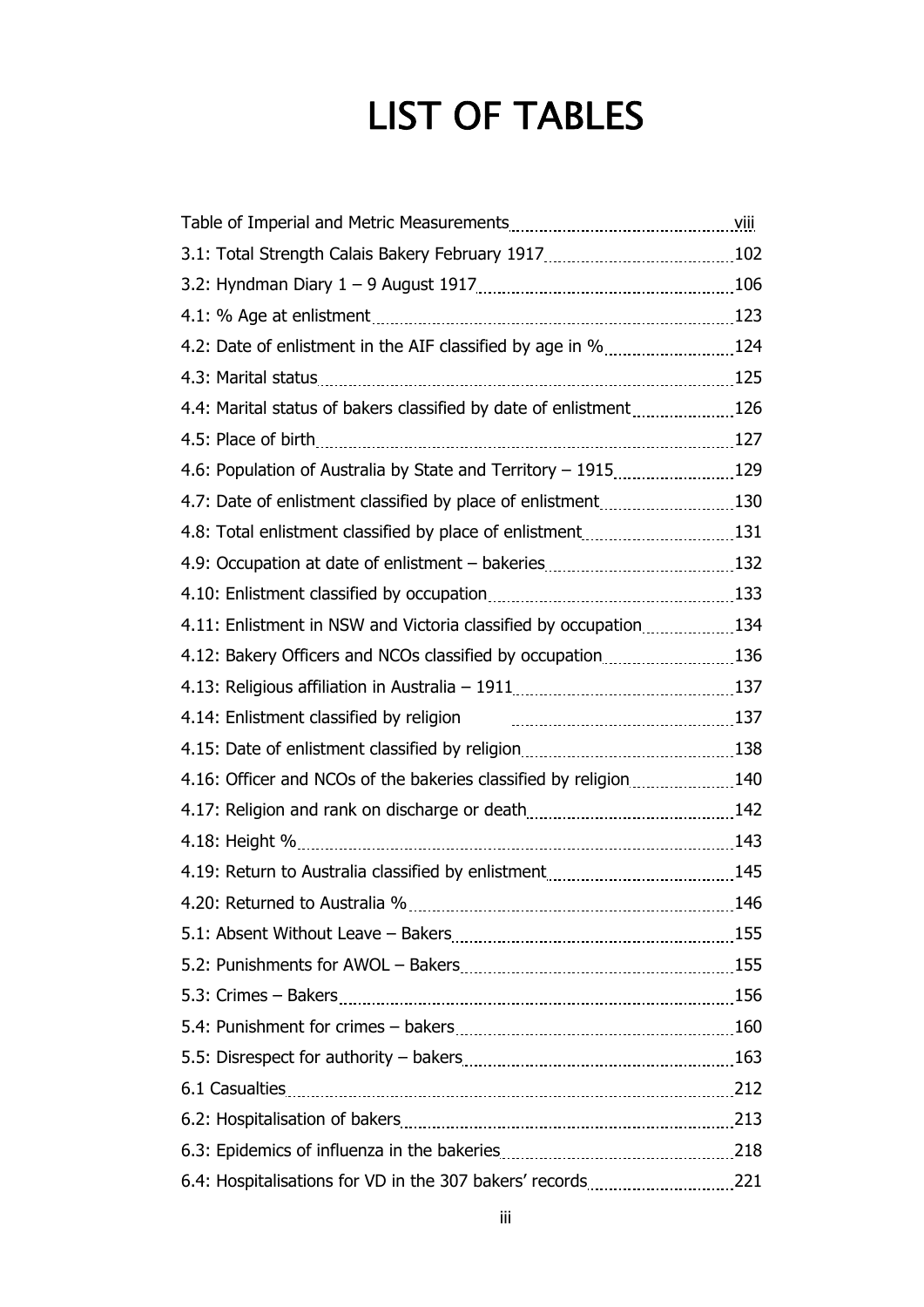### LIST OF MAPS

|                                                  | 72  |
|--------------------------------------------------|-----|
| 2: Plan of Camp & 1AFB - Imbros: 23 June 1916 76 |     |
| 3: Anzac Cove showing Reserve Gully & The Sphinx | 78  |
| 4: Partial Map of France showing Calais & Rouen  | 100 |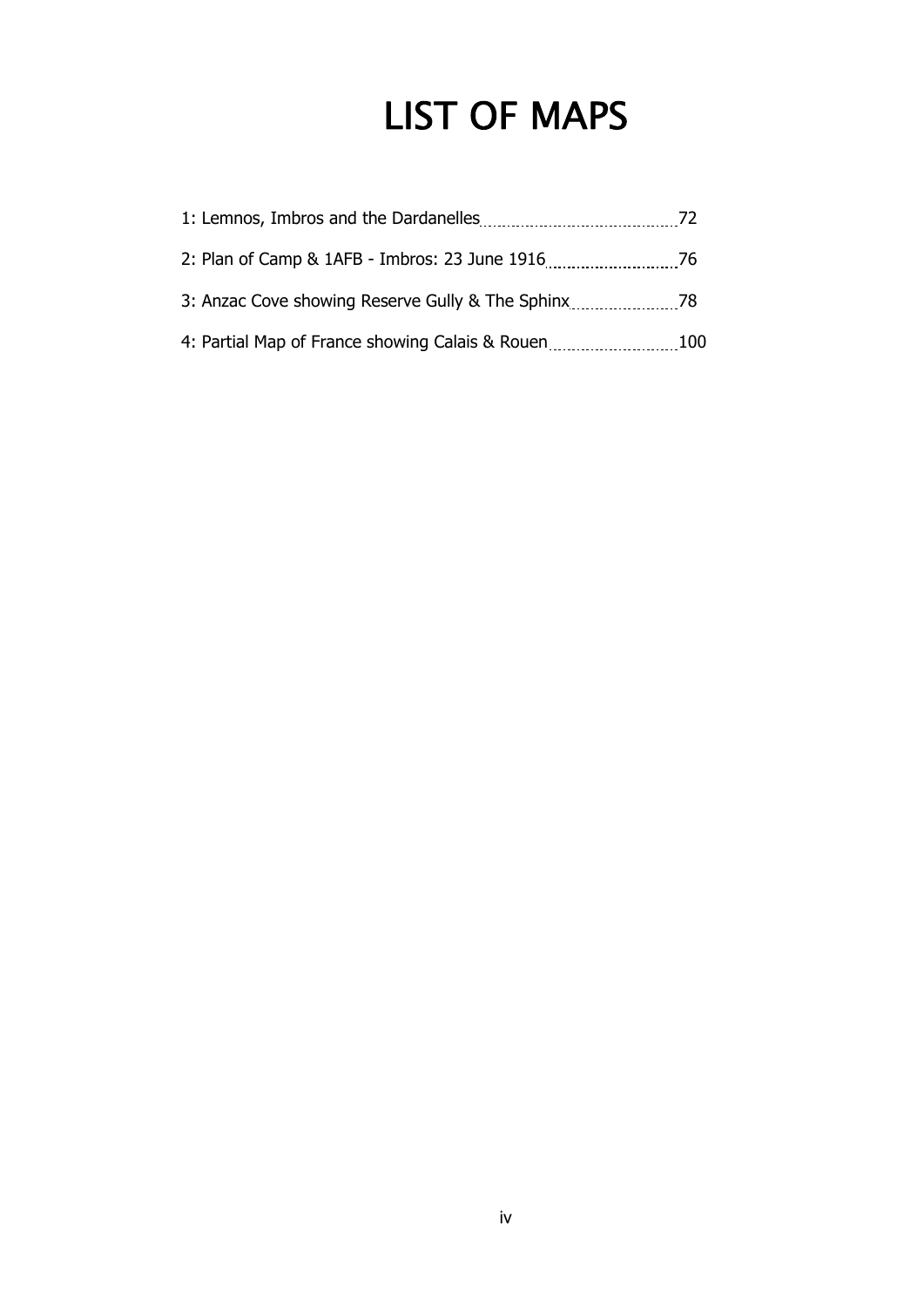## LIST OF ILLUSTRATIONS

| 11: Rouen Bakery Christmas 1917 Menu – Front & Back covers111 |      |
|---------------------------------------------------------------|------|
|                                                               |      |
|                                                               | 112  |
| 4: 1918 Christmas Postcard: Our Victorious Christmas          | -116 |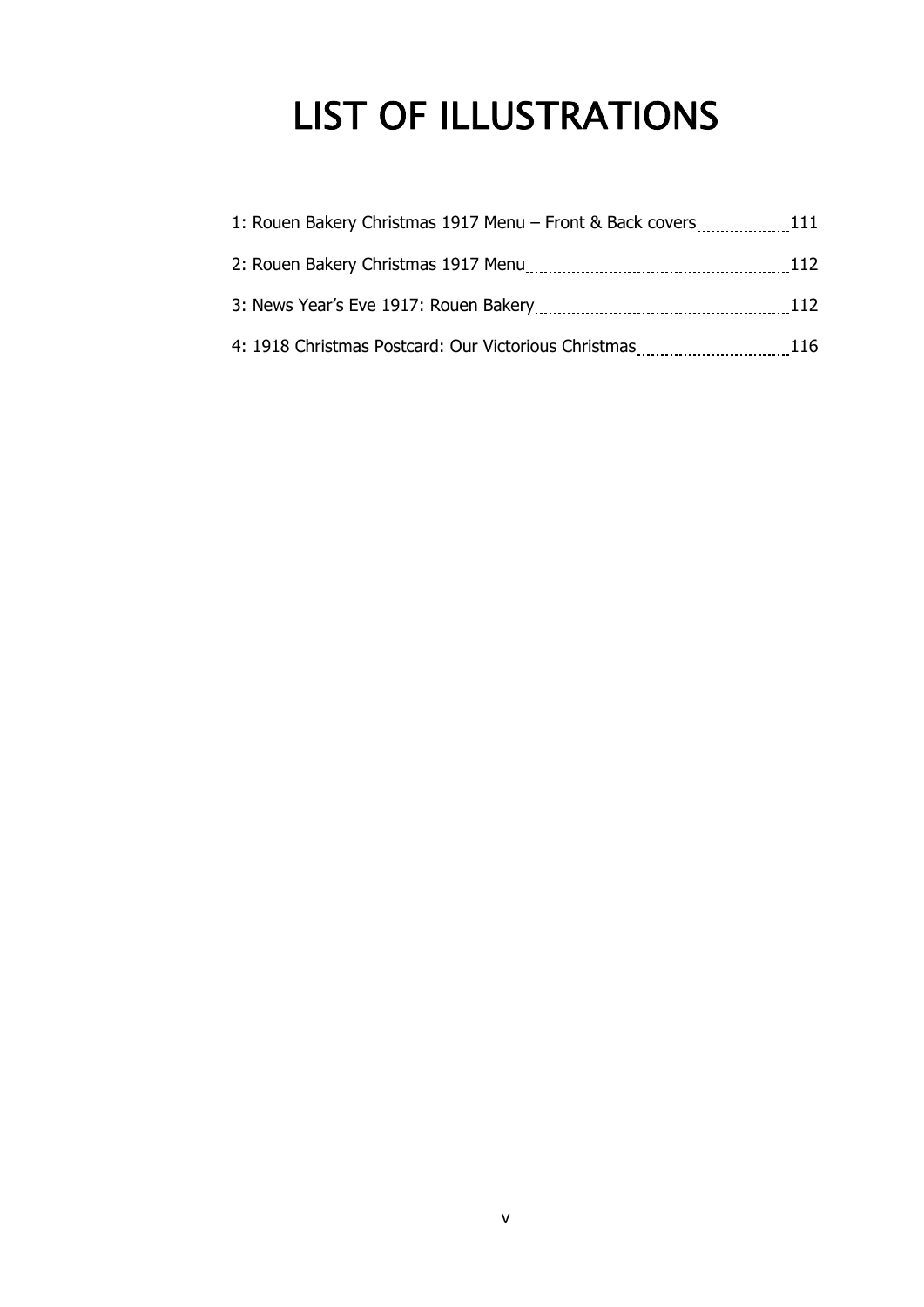### LIST OF ABBREVIATIONS

| AAG          | Assistant Adjutant-General                    |
|--------------|-----------------------------------------------|
| <b>AASC</b>  | Australian Army Service Corps                 |
| <b>ACT</b>   | <b>Australian Capital Territory</b>           |
| <b>ADC</b>   | Aide-de-Camp                                  |
| <b>ADFA</b>  | Australian Defence Force Academy              |
| <b>ADMS</b>  | <b>Assistant Director of Medical Services</b> |
| <b>AFB</b>   | Australian Field Bakery                       |
| AIF          | Australian Imperial Force                     |
| Amb.         | Ambulance                                     |
| <b>ANZAC</b> | Australia and New Zealand Army Corps          |
| <b>ARS</b>   | <b>Australian Reinforcements Section</b>      |
| <b>ASC</b>   | <b>Army Service Corps</b>                     |
| AWM          | Australian War Memorial                       |
| <b>AWOL</b>  | <b>Absent Without Leave</b>                   |
| <b>B2455</b> | <b>WWI Service Dossier</b>                    |
| <b>BEF</b>   | <b>British Expeditionary Force</b>            |
| <b>BSD</b>   | <b>Bulk Supply Depot</b>                      |
| <b>Btn</b>   | <b>Battalion</b>                              |
| $C$ of $E$   | Church of England                             |
| <b>CCS</b>   | <b>Casualty Clearing Station</b>              |
| CO           | <b>Commanding Officer</b>                     |
| DA&QMG       | Deputy Adjutant and Quartermaster General     |
| <b>DAAG</b>  | Deputy Assistant Adjutant-General             |
| <b>DAG</b>   | Deputy Adjutant-General                       |
| <b>DAQMG</b> | Deputy Assistant Quartermaster General        |
| <b>DDMS</b>  | Deputy Director of Medical Services           |
| <b>DRL</b>   | <b>Donated Records</b>                        |
| DST          | Director of Supplies and Transport            |
| <b>FB</b>    | <b>Field Bakery</b>                           |
| <b>FCGM</b>  | <b>Field General Court Martial</b>            |
| <b>GHQ</b>   | <b>General Headquarters</b>                   |
| GOC          | <b>General Officer Commanding</b>             |
| GRO          | <b>General Routine Officer</b>                |
| <b>HMAS</b>  | His/Her Majesty's Australian Ship             |
| HQ           | Headquarters                                  |
| 1/C          | In Charge                                     |
| <b>NAA</b>   | National Archives of Australia                |
| <b>NCO</b>   | Non-Commissioned Officer                      |
| <b>NSW</b>   | <b>New South Wales</b>                        |
| ΝT           | Northern Territory                            |
| <b>OBE</b>   | Order of the British Empire                   |
|              |                                               |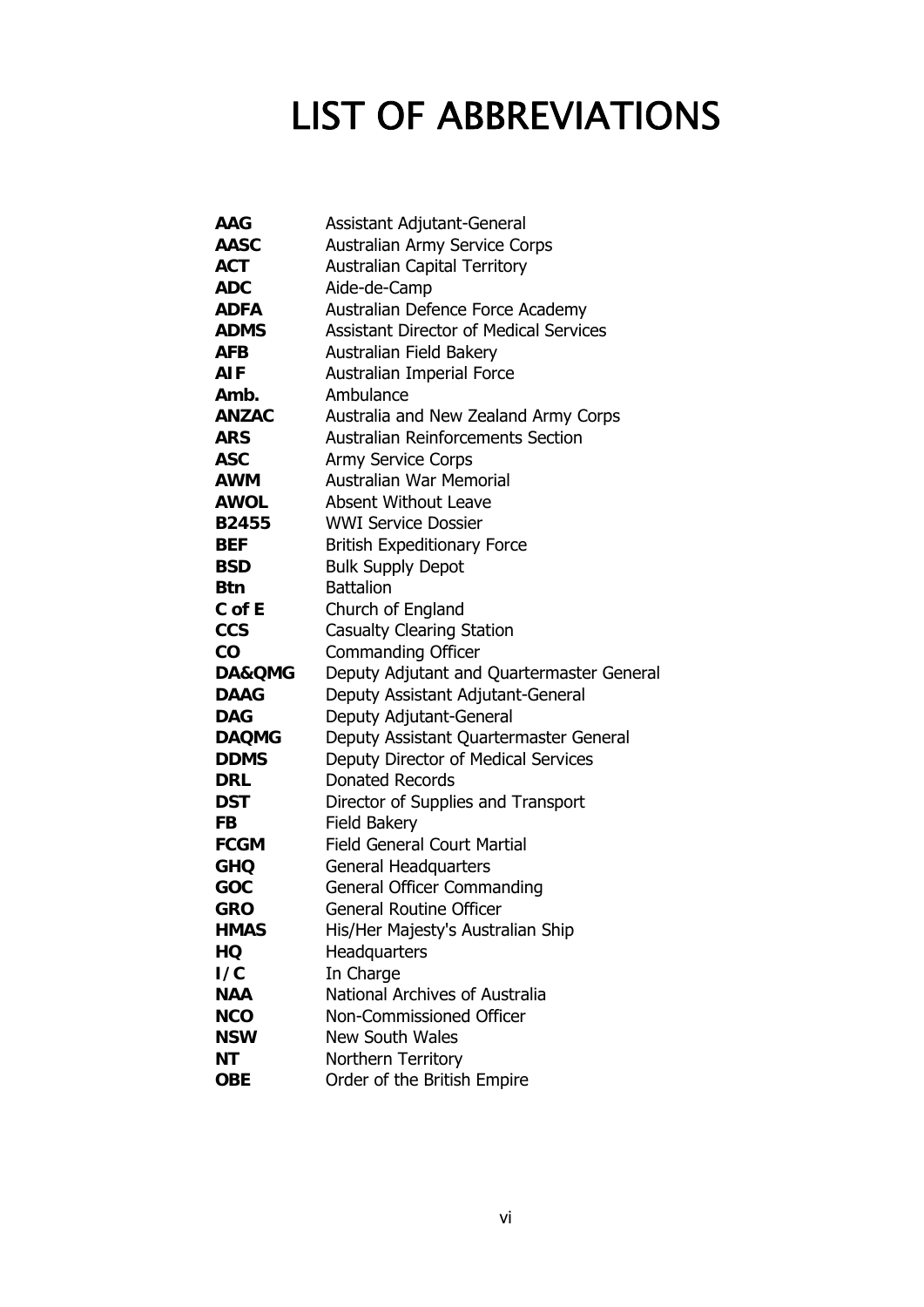| OC          | <b>Officer Commanding</b>            |                      |
|-------------|--------------------------------------|----------------------|
| <b>OIC</b>  | Officer In Charge                    |                      |
| <b>PR</b>   | <b>Private Record</b>                |                      |
| Pun. Comp.  | <b>Punishment Compound</b>           |                      |
| <b>PUO</b>  | Pyrexia of Unknown Origin            |                      |
| Q'ld        | Queensland                           |                      |
| <b>QM</b>   | Quartermaster                        |                      |
| <b>QMG</b>  | Quartermaster-General                |                      |
| <b>RAMC</b> | Royal Army Medical Corps             |                      |
| <b>RASC</b> | Royal Army Service Corps             |                      |
| <b>RQM</b>  | Regimental Quartermaster             |                      |
| <b>RSL</b>  | Returned and Services League         |                      |
| S.Sgt.      | <b>Staff Sergeant</b>                |                      |
| <b>SA</b>   | South Australia                      |                      |
| <b>SMS</b>  | Seine Majestäts Schiffe              | (His Majesty's Ship) |
| <b>SQMS</b> | Staff Quartermaster Sergeant         |                      |
| Tas         | Tasmania                             |                      |
| <b>UK</b>   | United Kingdom                       |                      |
| <b>UNSW</b> | University of New South Wales        |                      |
| <b>VAD</b>  | <b>Voluntary Aid Detachment</b>      |                      |
| <b>VC</b>   | <b>Victoria Cross</b>                |                      |
| <b>Vic</b>  | Victoria                             |                      |
| <b>WA</b>   | Western Australia                    |                      |
| <b>WAB</b>  | <b>Western Australian Battalions</b> |                      |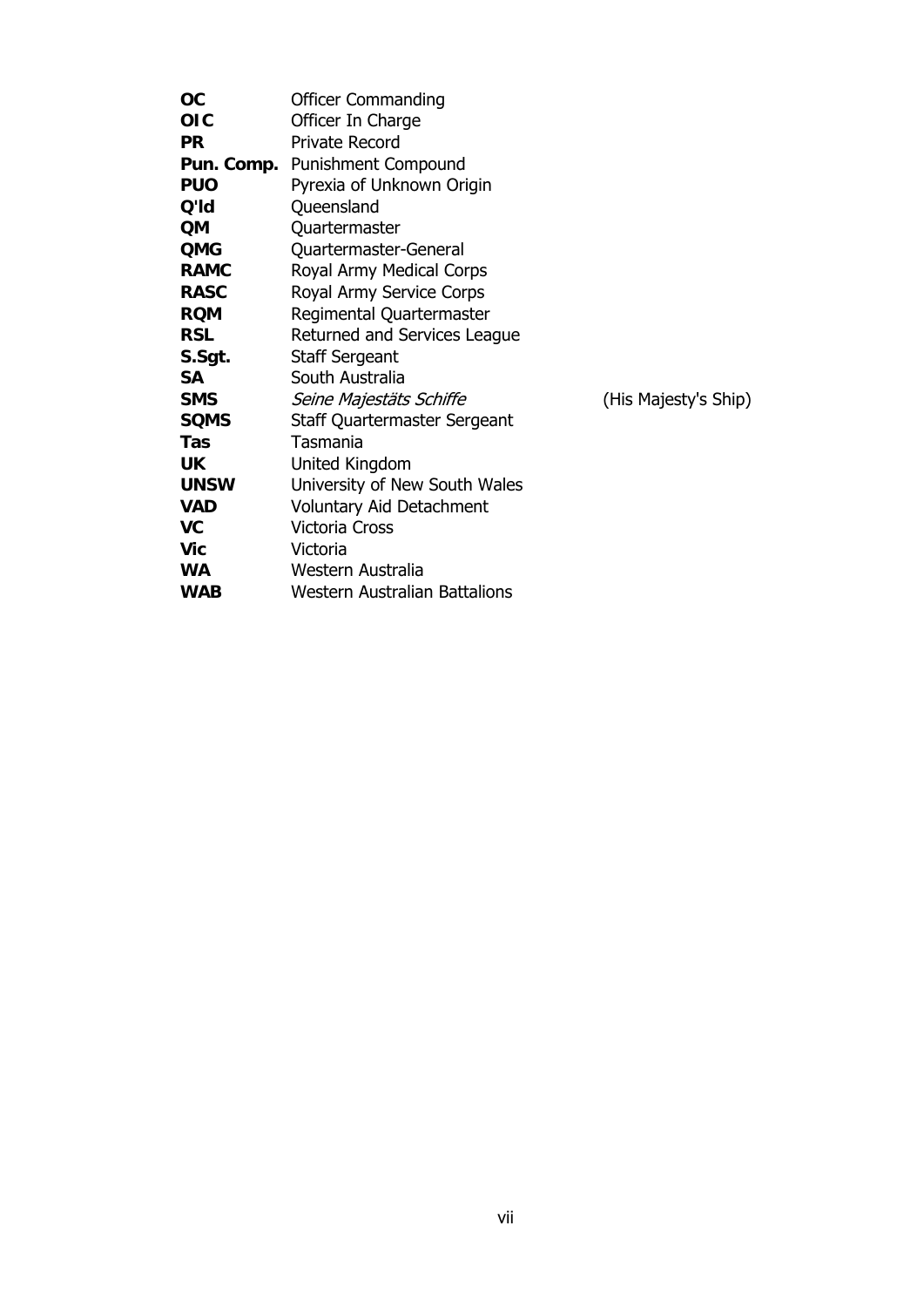# TABLE OF IMPERIAL AND METRIC MEASUREMENTS

| 1 inch $(in)$<br>1 foot $(ft)$<br>1 yard (yd)<br>1 mile<br>100 yards<br>800 yards | 2.54 centimetres (cm)<br>.3048 metres $(m)$<br>.9144 metres<br>1.6093 kilometres (km)<br>91.5 metres<br>731.5 metres | 1 pound (lb)<br>1 ton $(t)$<br>115 tons | 1 ounce (oz) $28.35$ gram (g)<br>453.6 g or .4536 kilogram (kg)<br>1.016 tonne (t) = 1000 kg<br>116.84 tonne |
|-----------------------------------------------------------------------------------|----------------------------------------------------------------------------------------------------------------------|-----------------------------------------|--------------------------------------------------------------------------------------------------------------|
| 5 ft                                                                              | 152.4 cm or 1.524 m                                                                                                  | 4 oz                                    | 113.4 g or .1134 kg                                                                                          |
| 5 ft 3 ins                                                                        | 160.02 or 1.6002 m                                                                                                   | 12 oz                                   | 340.2 g or .3402 kg                                                                                          |
| 5 ft 6 ins                                                                        | 167.64 cm or 1.6764 m                                                                                                | 14 oz                                   | 396.9 g or .3969 kg                                                                                          |
| 5 ft 9 ins                                                                        | 175.26 cm or 1.7526 m                                                                                                | 116 oz                                  | 453.6 g or .4536 kg                                                                                          |
| 6 ft                                                                              | 182.88 cm or 1.8288 m                                                                                                | 20 oz                                   | 567 g or .567 kg                                                                                             |
| 34 ins                                                                            | 86.36 cm or .8636 m                                                                                                  | 118 deg F                               | 47.8 deg C                                                                                                   |
| 1 kilometre (km) .6214 mile                                                       |                                                                                                                      |                                         |                                                                                                              |
| <b>24 km</b>                                                                      | 14.9136 mile                                                                                                         |                                         |                                                                                                              |
| 40 km                                                                             | 24.856 mile                                                                                                          |                                         |                                                                                                              |
| 45 km                                                                             | 27.963 mile                                                                                                          |                                         |                                                                                                              |
| 46 km                                                                             | 28.5844 mile                                                                                                         |                                         |                                                                                                              |
| 60 km                                                                             | 37.284 mile                                                                                                          |                                         |                                                                                                              |
| 70 km                                                                             | 43.498 mile                                                                                                          |                                         |                                                                                                              |

1

 1 Internet French Property, Measuring Units Conversion Tables, [http://convert.french-property.co.uk/], date accessed 15 May 2004.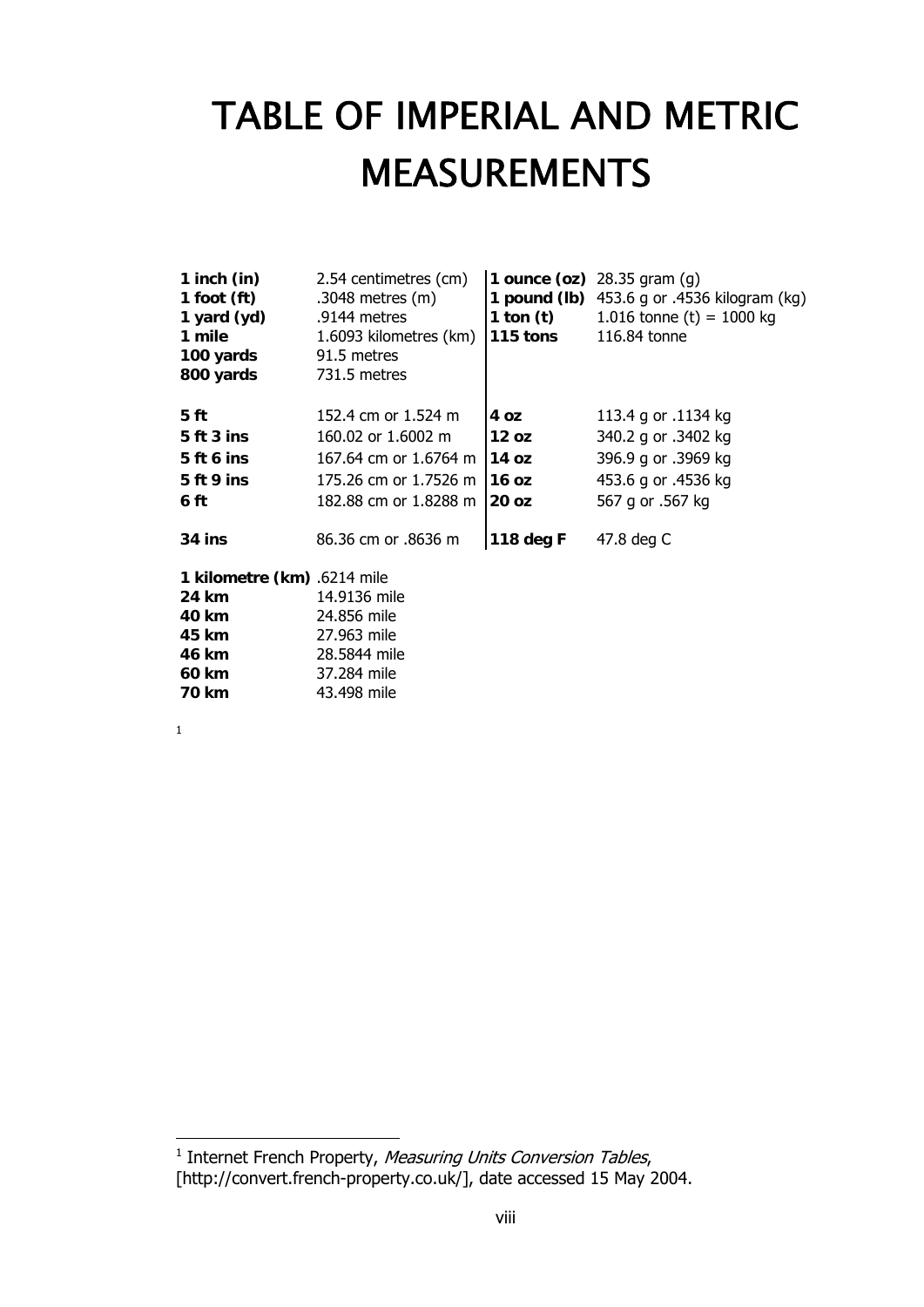#### ACKNOWLEDGEMENTS

I want to begin my acknowledgements by thanking my supervisor, Dr Michael Sturma. Michael is a remarkable man with a work ethic I am sure is the envy of many. He has been very supportive of my study, and has listened, without noticeable inattention, as my enthusiasm for my bakers often overtook our conversation. In the same vein, he has read my study numerous times without once expressing boredom. He has also taken on the role of counsellor on more than one occasion, and his ability to listen is unsurpassed. He has allowed me to work at my own pace, but at the same time, has kept prodding me to work on the next section of my study. Michael is very generous with his insights and suggestions, which are invaluable and have been exceptionally helpful. Michael has a peripheral vision, which, together with his expertise, experience, and wisdom, has allowed me to pull this study together. I have enjoyed researching and writing this study more than I would have dared believe, and a large apportionment of the thanks must be directed Michael's way. Thankyou very much Michael.

I would like to thank a number of people, all of whom helped my quest with generosity: Bruce Ruxton, who at the time of our meeting and correspondence was State President of the Victorian Returned and Services League, and Brigadier Keith Rossi from the same organisation, who sent me photocopies of information he uncovered from the Anzac House library; The National Archives of Australia in Melbourne and Canberra, who delivered requested files to me with a minimum of fuss and digitised far more dossiers than I was entitled to have; Lisabeth Hemming from NAA, Canberra, for generously giving me a copy of her well-written Honours thesis; Debbie Hill from the Department of Veterans Affairs in Perth for her time, and John Moremon from the Department of Veterans Affairs in Canberra for his generosity in

ix